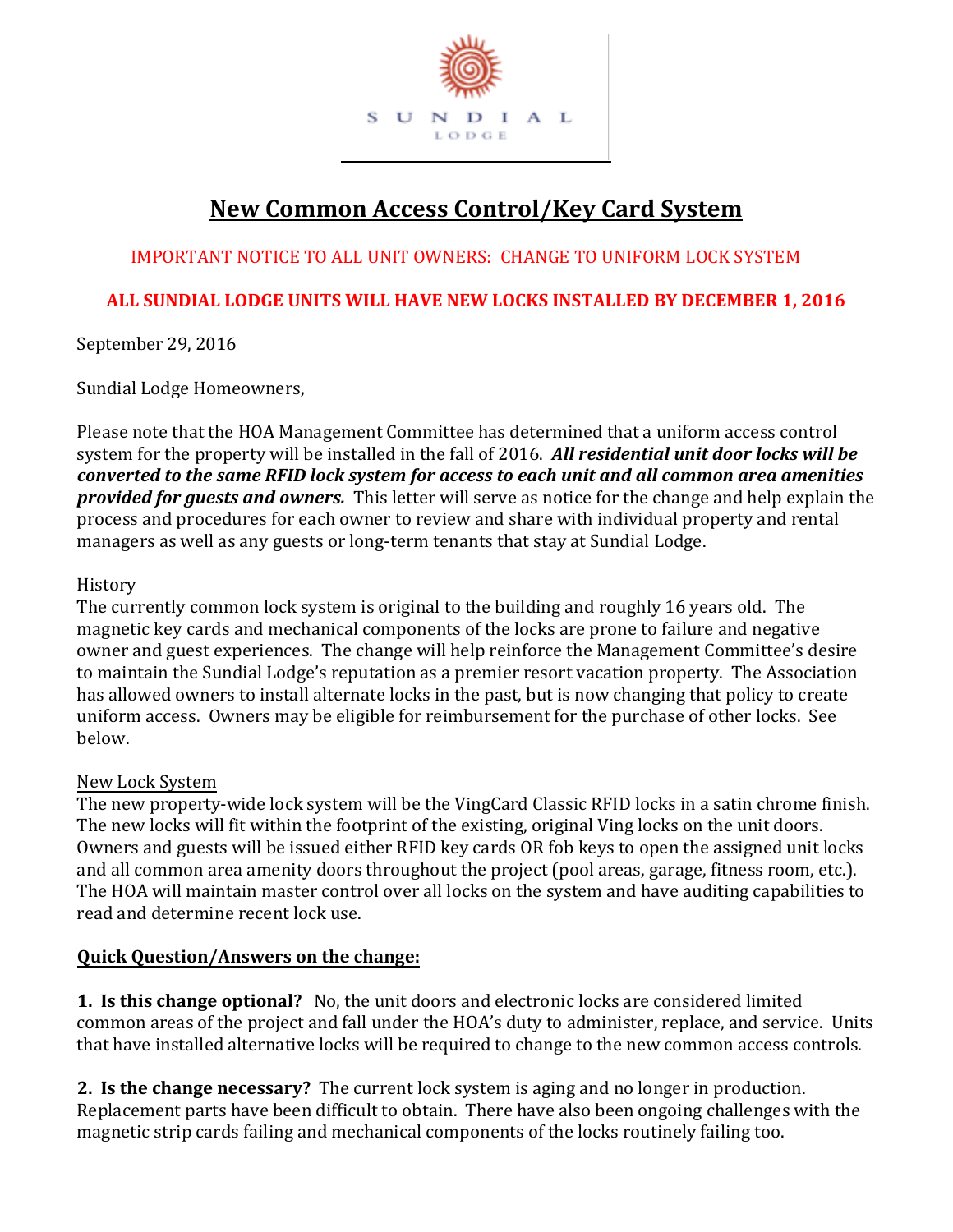**3. When will the new service be installed?** The arrangement being finalized right now will have the installation for all locks in the Sundial Lodge to be completed between November 1 and December 1. The actual timeline will be determined by the availability of all the units.

**4. How much does this system cost the HOA?** The proposal for converting all 245 locks at the property (this includes each unit, with breakout doors and all common amenity and back-of-house doors) came to just over \$91K. The amount that has been discussed and budgeted for this planned capital improvement was \$104,000.

**5. What is the difference between the RFID cards and key fobs?** The RFID key cards look similar to the previous magnetic stripe cards, but a little bit thicker. The have an embedded chip that can be remotely programmed for access to authorized unit doors and common amenity doors. The key fobs are more of a long-term access option for users that will not have regular programming updates. For example, an owner that does not rent, or uses a long-term tenant can receive key fobs that will be programmed to for use of, at minimum, one full year, as requested. See section below on different user groups for further detail.

**6. How long will the RFID cards work?** The new key cards are not susceptible to the same demagnification and other failures seen in the current system. They are expected to last several years and can be routinely reprogrammed.

**7. I rent with Vail Resorts, what do I need to do?** Nothing, Vail Resorts will implement the necessary changes for a seamless transition for you and your guests.

**8. I rent with All Seasons Resort Lodging, what do I need to do?** Nothing, ASRL will implement the necessary changes for a seamless transition for you and your guests.

**9. I rent by VRBO or other rental by owner process, what do I need to do?** We have you covered! You have options; see the different user group descriptions below.

**10. I don't rent my unit, what do I need to do?** You will be provided 5 fob keys to access your unit as needed. See the User Group Detail below for more information.

**11. I purchased another lock as authorized by the HOA. Can I be reimbursed for that expense?** Possibly, please contact Jim Simmons to have your situation reviewed and presented to the Management Committee for consideration. Jim can be reached at  $\lim_{\omega}$  asrlodging.com or 435.575.0420.

**12. What is next?** The installation of the locks will take place in November. Each owner will receive a survey that verifies how they intend to utilize access control changes. Owners that wish to utilize services other than those provided by Vail Resorts and All Seasons Resort Lodging will receive additional details confirming available options.

**13. Who do I contact with questions?** Jim Simmons, HOA Manager  $\lim_{x \to a}$  *Moasrlodging.com or* 435.575.0420.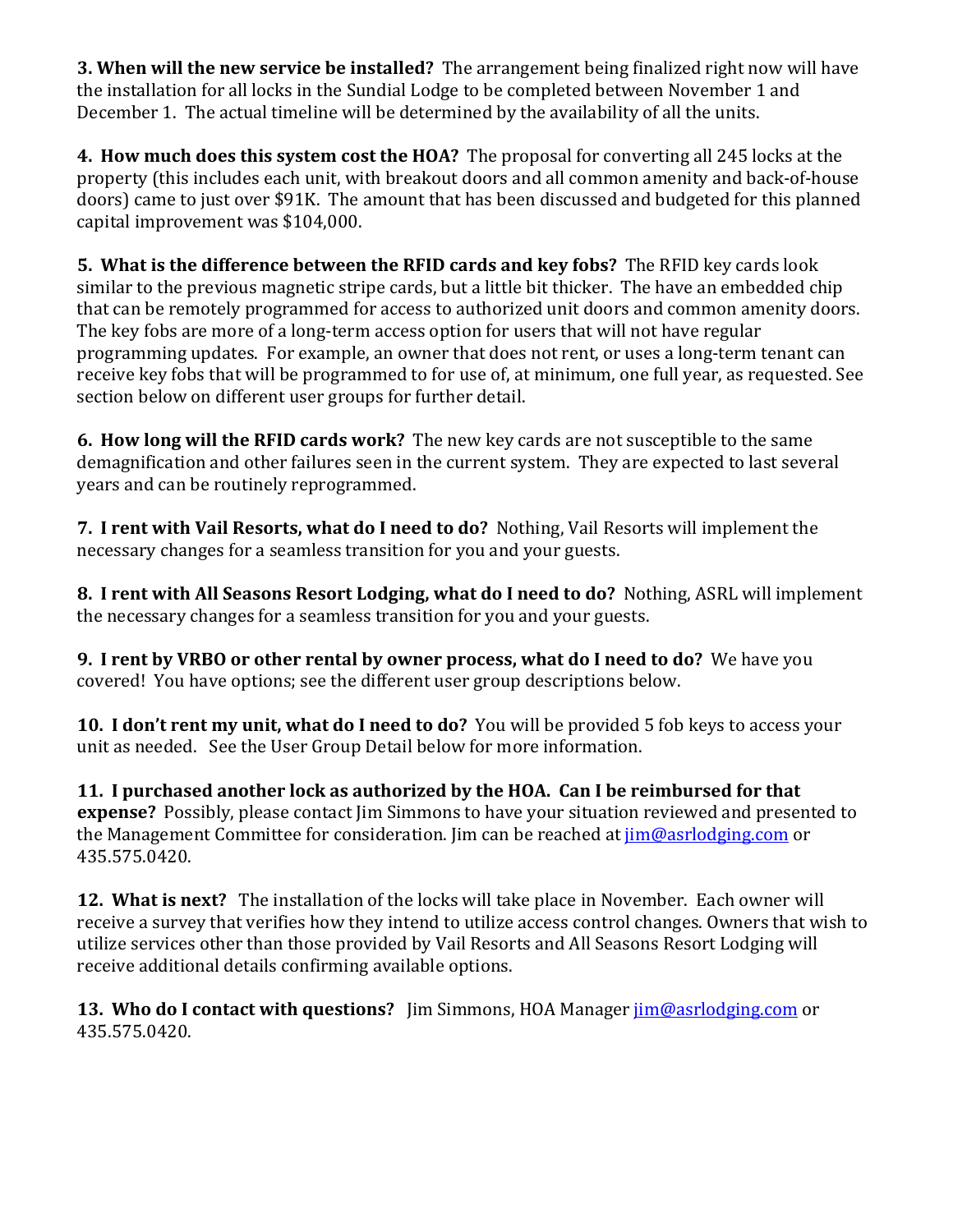# **USER GROUP DETAILS**

# **Required access to each owner's unit will be provided by the HOA under the following arrangements for the new system:**

#### **Unit Owners that Rent with Vail Resorts –**

Vail Resorts will purchase an encoder that will allow owners and rental guests to have encoded RFID key cards that are issued for the period the guest or owner is in-house. The cost of the encoder is \$1,000.00. The key cards will open the individual units programmed into the Vail rental program as arranged and authorized by the HOA. Vail employees and managers will ONLY have access to the units in the Vail Rental program.

# **Unit Owners that rent with All Seasons Resort Lodging –**

All Seasons Resort Lodging (ASRL) will provide the master control service for the property lock system and utilize the HOA owned encoder that will allow owners and rental guests to have encoded RFID key cards that are issued for the period the guest or owner is in-house. The key cards will open the individual units programmed in to the ASRL rental program as arranged and authorized by the HOA.

# **Unit Owners that use any other rental management company –**

**If you have any other lock other than the original Ving lock on your door it will be removed and the new lock system installed this fall. You must notify your rental management company to coordinate access to the unit with one of the following options:**

**a.** Your rental manager may purchase an RFID key encoder from Assa-Abloy that can be configured to issue key cards for units within their rental program at Sundial Lodge. The keys will also open all common amenity doors as well (pool areas, parking garage, fitness area, etc.) The cost is \$1,000 for the encoder, plus the costs for the RFID cards (\$3 each) or fob keys (\$5 each). Any fees and costs associated with the encoder and key cards will be at the rental manager's expense and require HOA advance authorization and set-up. Contact Jim Simmons with ASRL for further details at  $\lim_{\omega}$  asrlodging.com or 435.575.0420.

**b**. As the owner of a residential unit, you are entitled to five (5) RFID fob keys that can be programmed to open your unit and the common amenity doors (pool areas, parking garage, fitness area, etc..). They will be programmed for a minimum of 1 year without being renewed. The exact length of time the programming will be available is to be determined. Your unit will be accessible by anyone that has the fob key and therefore you will be responsible for reporting any lost or stolen fob keys. The first 5 fob keys are provided by the HOA at no cost to you. It will be your responsibility to issue fob keys to any guests or tenants that use your unit and collect them back as needed. Replacement fob keys will be \$50 each.

**c.** Owners have the option of entering in to an agreement with the HOA manager (ASRL) to issue RFID key cards for the guests during the period of their stay for a fee, subject to restrictions and conditions imposed by ASRL. The initial cost of this service will be \$30 per check-in.

# **Unit Owners that use VRBO, HomeAway or other rental by owner services –**